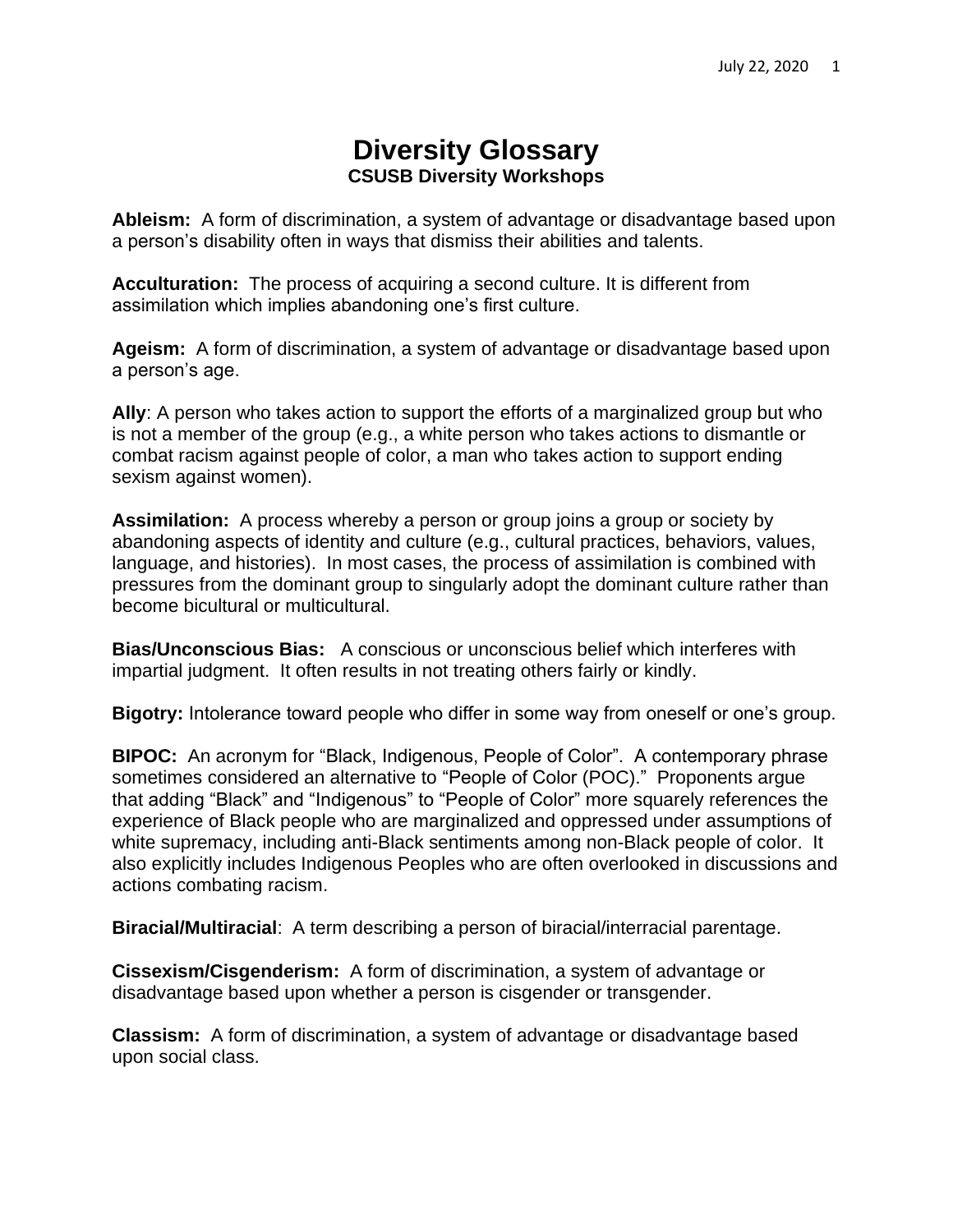**Code Switching**: When a person switches between languages or dialects while speaking. Code switching may occur for several reasons. For example, the speaker may switch based upon the setting and who is in the setting. Or, they might switch if a concept or idea is better expressed in one language or dialect compared to another.

**Color-blind:** A term often employed by people who want to ignore other people's racial identities. Use of the term is often framed as benevolent or noble by the user or as a means to appear non-racist. However, its use is criticized because it often denies the other person's experience of living in a society where race is a factor and that racial experiences shape who people are and how they experience life.

**Commonalities:** Those characteristics and needs that most, if not all, human beings share.

**Cultural Competence:** The ability to respond appropriately and affirmatively to people of varying cultures, ages, races, religions, sexual orientations, abilities, and ethnicities.

**Culture**: A group's social practices passed on within the group, often to enhance survival or wellbeing and preserve group identity. Culture can include behaviors, ceremonies, relationship types, forms of communication, values, beliefs, food, clothing, and art.

**Discrimination**: Actions and social structures (policies, social practices, laws, etc.) that give advantage to some people and disadvantage others.

**Diversity:** The reality that people differ from each other in a variety of ways. Diversity is typically associated with organizational innovation and progress. Drawn from examples in biological adaptation, emerging social challenges are best met with strategies that can be found among people from different cultures and experiences tied to race, ethnicity, sexual orientation, age, language, gender, sex, or physical characteristic, etc.

**Dominant Group:** The subset of people in a society or organization who hold the most power. The dominant group should not be confused with the majority group. For example, men are often the numeric minority in many organizations. However, compared to women, they hold most of the economic, social, and decision-making power.

**Ethnicity:** A form of identity often tied to a common heritage. Ethnicity should not be confused with race. *Ethnicity* is not synonymous with *race*. Ethnicity differs from race because it is not defined by physical characteristics. For example, people in the USA may identify in ways tied to different heritages (e.g., Italian-American, Irish-American, Mexican-American, Polish-American, etc.) even if they are members of the same race (a concept typically associate with skin color).

**Ethnocentrism**: Using one's own group as a standard or norm by which to assess others.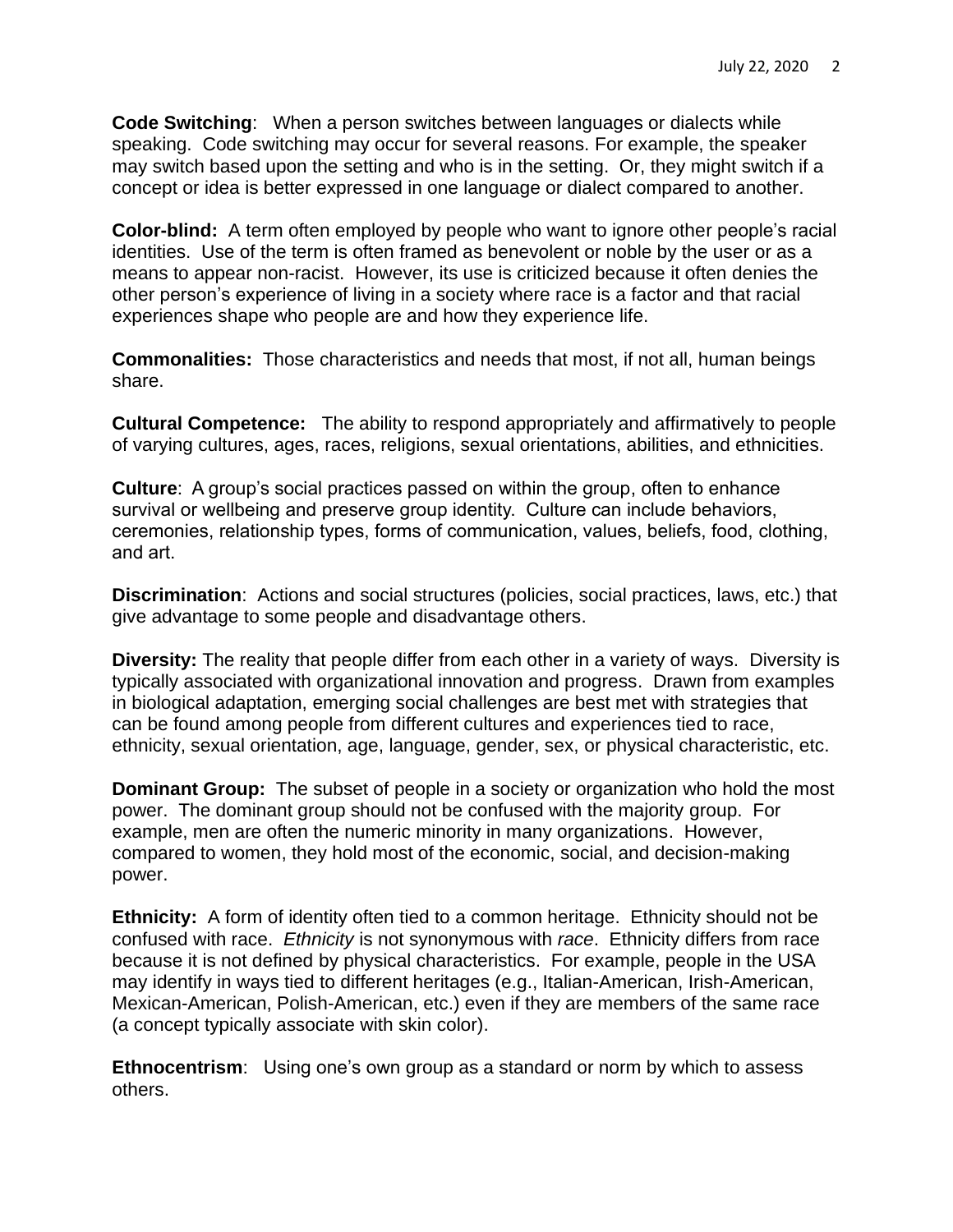**Equality:** An effort to enact fairness by providing every person with exactly the same thing (resources, opportunities, requirements, etc.). It assumes that everyone starts at the same place. Equality is often contrasted with equity.

**Equity**: An effort to enact fairness that works to ensure that everyone has access to equal results and outcomes regardless of their starting point. Equity is often contrasted with equality.

**Female:** An adjective that may refer to humans, plants, or animals, typically based upon some type of biological characteristic and the characteristic can vary.

**Gender:** Socially constructed categories that are typically, but not always, associated with sex categories. Cultures vary in the number of different genders they recognize. Gender is a performance we learn and is often mistaken for something "natural" or a core essence of a person. However, gender is something we repeatedly "do," not something we "are."

**Gender Identity**: An individual's internal sense of being male, female, or transgender. Since gender identity is internal, one's gender identity is not necessarily visible to others.

**Gender Expression**: How a person represents or expresses their gender identity to others, often through behavior, clothing, hairstyles, voice or body characteristics.

**Gender-Neutral Terms**. Words, such as pronouns or titles, that do not designate the gender of the subject (police officer vs. policeman).

**Gender Non-conforming:** A term used by some individuals whose gender expression varies from societal expectations related to gender.

**Gender-Neutral Pronouns**: Pronouns that do not designate gender or impose a gender upon someone. Routinely, use of the singular "they/them" is considered correct and should be used unless/until the person to whom you are referring has indicated their appropriate pronoun.

**Gender Roles**: The activities and behaviors that a culture or social group assigns to different genders.

**Generation:** A group, defined by age, who often have shared experiences and perceptions as a result of living (growing up) during a particular time in history.

**Heteronormativity:** The assumption that heterosexual is the best way to be and that other sexual identities are inferior and deviant rather than normal variations of human sexuality.

**Heterosexism:** A form of discrimination, a system of advantage or disadvantage based upon a person's sexual orientation.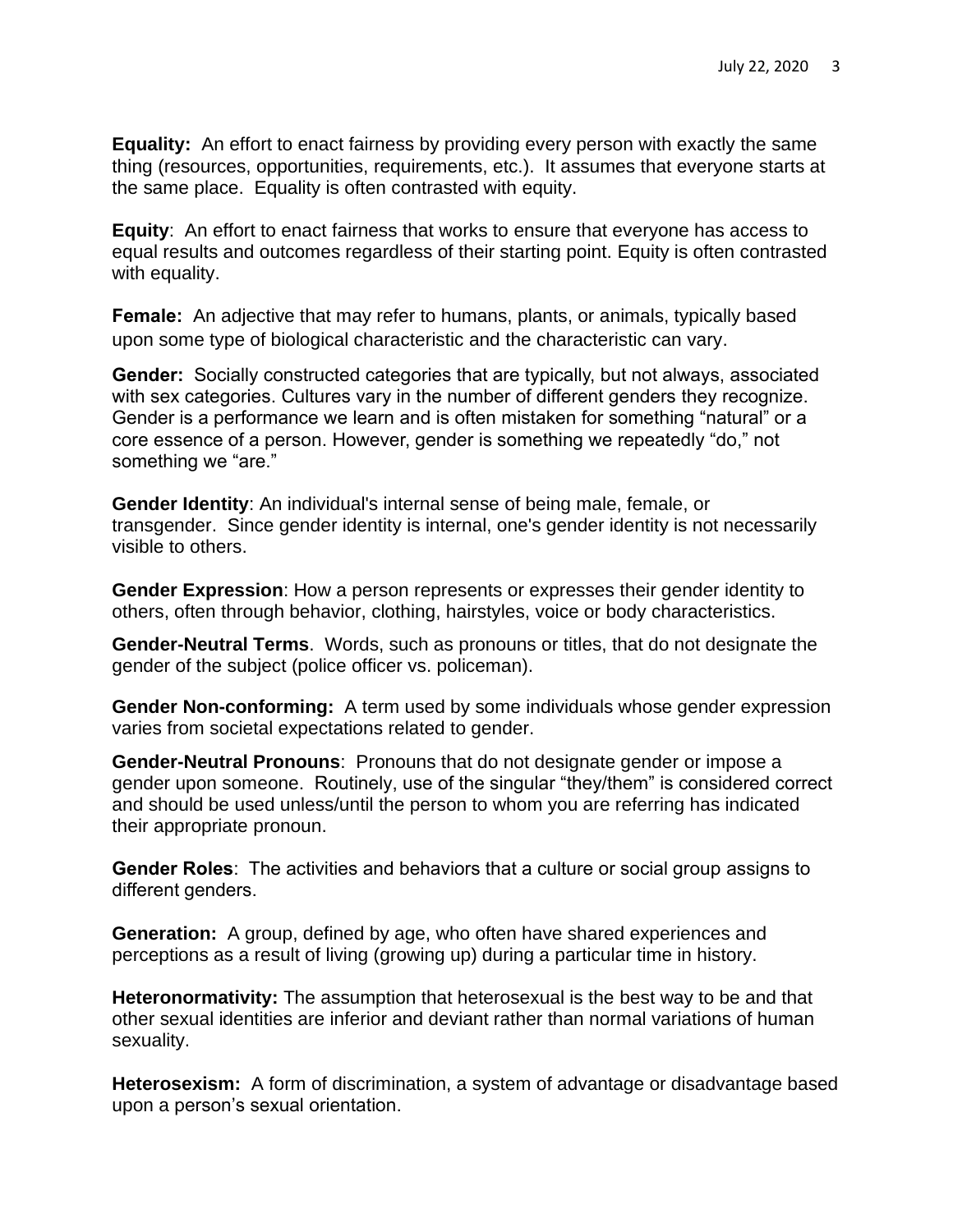**Homophobia:** The fear of homosexuality and homosexual people.

**Inclusion:** The degree to which a group, institution, or organization promotes the participation of all individuals from all backgrounds and groups in decision-making and other practices.

**Intersectionality**: The notion that all human beings have multiple identities (race, age, sexual orientation, ethnicity, body type, etc.) and that the way these identities combine shape each person's experience in the world relative to privilege and discrimination.

**Intersex:** A person whose hormonal or anatomical sex characteristics cannot be categorized as male or female.

**LGBTQ:** A continually evolving acronym for "Lesbian, gay, bisexual, transgender, queer." Different letters might be added to reflect the inclusion of other groups defined by either sexuality or gender.

**Male.** An adjective that may refer to humans, plants, or animals, typically based upon some type of biological characteristic and the characteristic can vary.

**Microaggression:** A comment or an action that subtly and often unintentionally or unconsciously conveys prejudice toward a member of a marginalized group.

**Misandry**: Hatred of males/men/boys.

**Misogyny**: Hatred of females/women/girls.

**Multiracial/Biracial**: A term describing a person of interracial/biracial parentage/heritage/ancestry.

**Non-binary:** A person whose gender identity (and perhaps expression) is outside of the gender binary (neither male/masculine nor female/feminine). Non-binary people may or may not identify as transgender.

**Outing:** Intentionally or inadvertently giving information about another person's sexual orientation or gender identity without their consent.

**Patriarchy:** A social system that is male dominated (men hold most of the power in the group compared to others), male identified (people endorse and align themselves with men more often than women), and male centered (the activities and interests of men are given more attention than the activities and interests of others). As a result of these characteristics, most people who identify as men in the system have advantages that others do not. In a patriarchy, not all men have the same unearned advantages. For example, working class men have less privilege than wealthy men, white men have more unearned advantages compared to men of color. Overall, however, men as a group have more opportunities, are more valued, and more rewarded than those who are not male.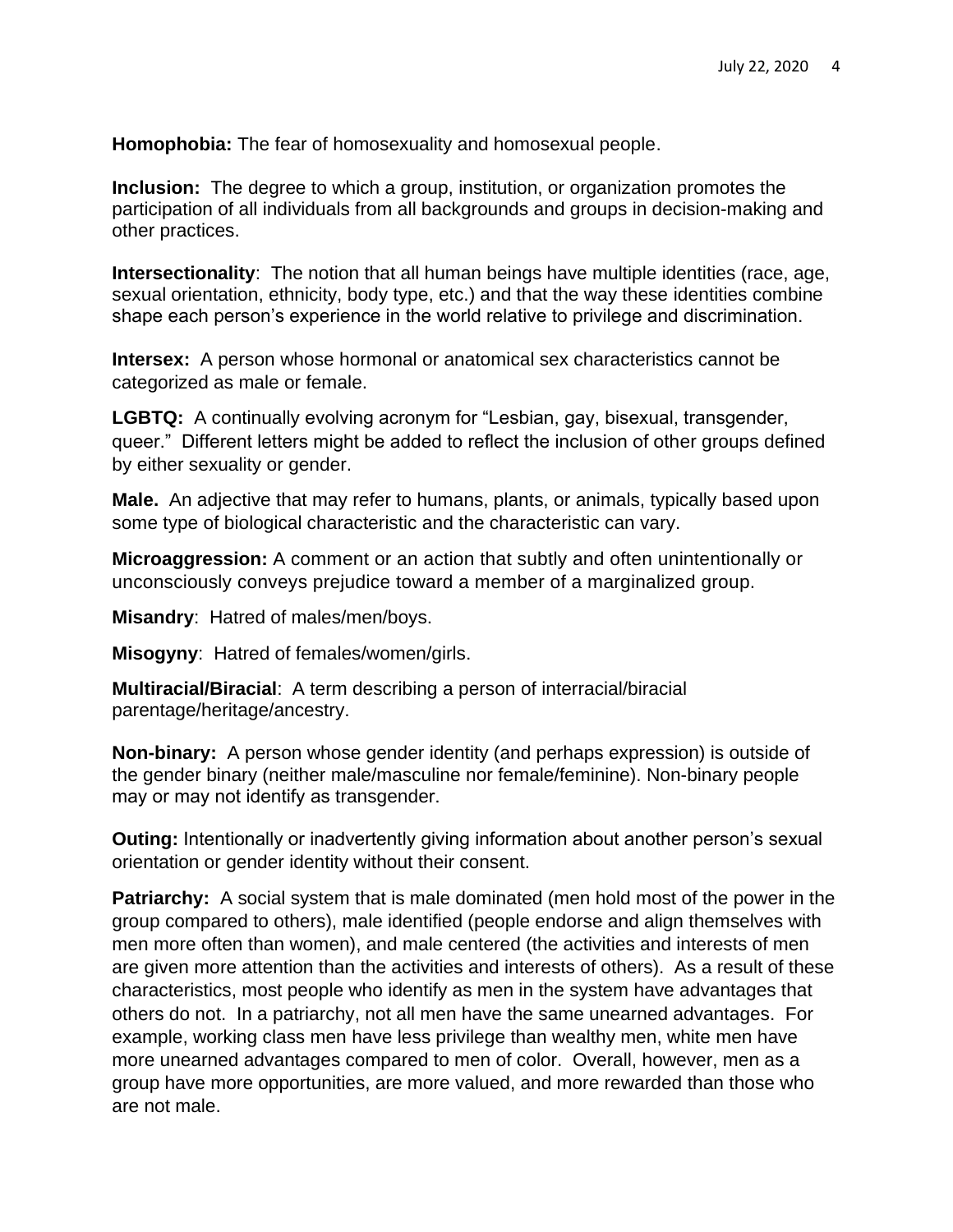**People of Color (POC)**: The term "people of color" was adopted to replace the term "colored people." By placing "people" first it was a way to recognize the humanity of its subjects and also reject a term used by white supremacists. See also BIPOC.

**Political Correctness:** Efforts to use language and phrases that acknowledge diversity and reflect the words that people adopt for themselves. "Politically correct" terms often distance themselves from language previously associated with discrimination or oppression. Examples might include "people of color" rather than "colored people" or "sexual orientation" rather than "sexual preference." Note: In contemporary life, "political correctness" is sometimes used as a derogatory term to reference people and actions meant to accomplish the above.

**Prejudice:** Preconceived negative beliefs or attitudes about members of a particular group.

**Privilege:** Unearned power, benefits, advantages, opportunities, rights, and freedoms that are experienced by members of the dominant group in a given context. A person does not have to be aware of privilege to experience or use it. Typically the unearned power and opportunities are based upon characteristics such as race, sex, sexual orientation, and gender identity.

**Queer:** An umbrella term that individuals or groups may use to describe sexual orientations, gender identities or gender expressions that do not conform to dominant societal norms. Very often adopted by folks who reject binary (categorical) explanations of sexuality and gender. Sometimes the term is used to simply describe anyone who is either non-heterosexual or transgender.

**Race:** A social construct typically used to categorize people, often based upon a physical characteristic such has skin color. Race should not be confused with ethnicity nor used synonymously.

**Racism:** A form of discrimination based upon race (in the USA, "race" is most often associated with skin color). Racism can be either an individual act against another person or a system of advantage or disadvantage based upon race (called "systemic racism"). Racism is different from prejudice and bigotry in that racism is when prejudicial beliefs and bigotry are enforced by policies, laws, and similar acts of power that advantage or disadvantage racial groups differently. Most often, racism can be understood as either/both individual and institutional practices and policies that are rooted in the belief that a particular race is superior to others (prejudice and bigotry). Racism results in depriving certain individuals and groups of civil liberties, human rights, and resources, hindering opportunities for social, educational and political advancement, and inequitable levels of surveillance and more violent forms of control by civil authorities.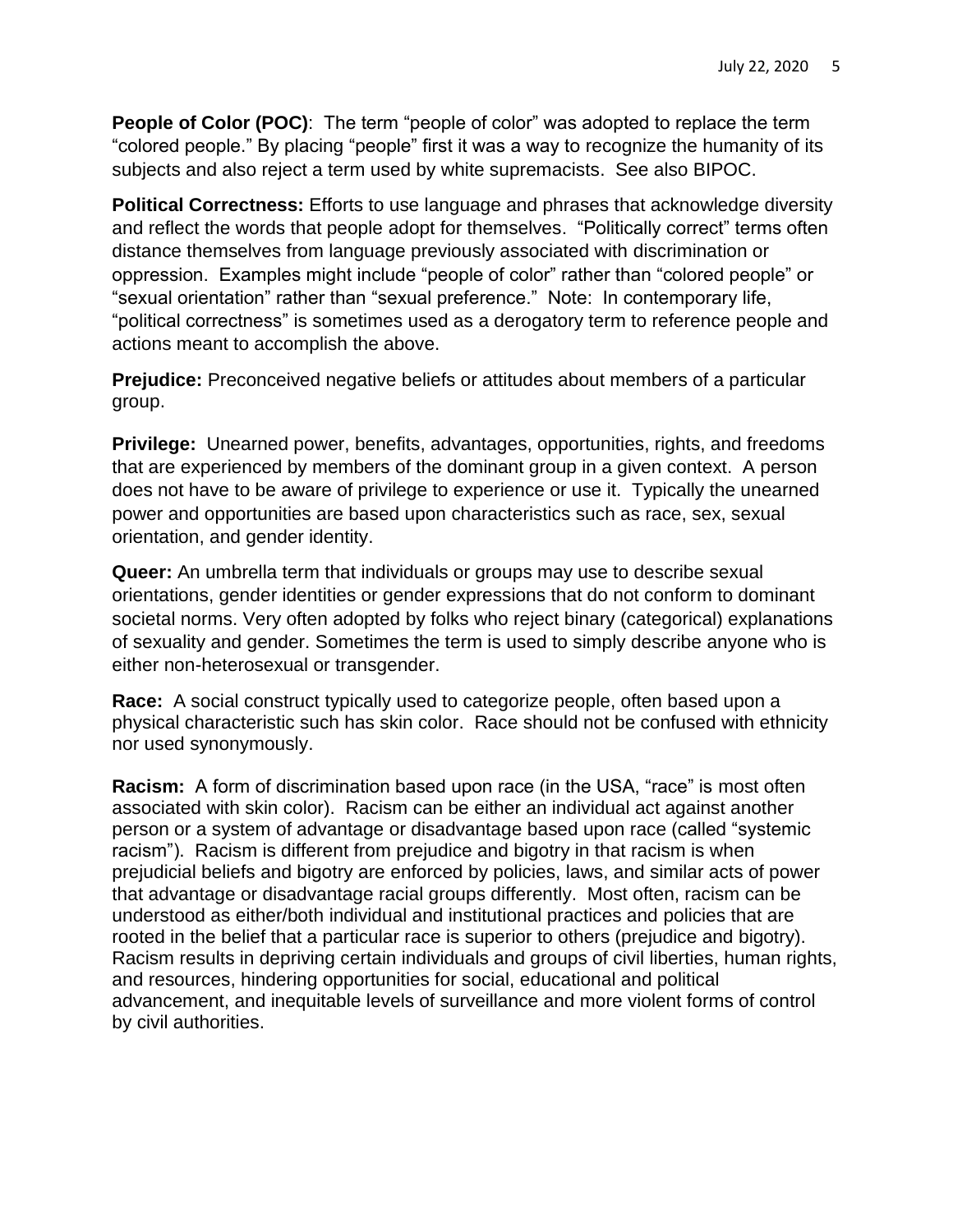**Reverse Discrimination**: Discrimination against the dominant or majority group resulting from policies meant to correct past discrimination against members of nondominant and minority groups.

**Sexism:** A form of discrimination, a system of advantage or disadvantage based upon sex or the perception of a person's sex.

**Sexual Orientation:** A concept meant to describe a person's erotic and sexual desire. Typically, the characteristics of a persons' entire life are shaped by their sexual orientation as it forms the basis of public and private life.

- A lesbian is a female person whose primary erotic/sexual attraction is toward other females (also called homosexual women)
- A gay man is a male person whose primary erotic/sexual attraction is toward other males (also called homosexual males).
- A heterosexual person (also called straight) is one who is primarily erotic/sexually attracted to people of a sex different than one's own (e.g., a male who is sexually attracted to females; a female who is sexually attracted to males).
- A bisexual person is erotically/sexually attracted to both males and females, but not necessarily to the same degree at the same time.
- A pansexual person is someone whose erotic/sexual attraction is not limited by the other person's sex (biology) or gender (cultural category).
- An asexual person is someone who does not experience sexual attraction (they have needs for emotional relationships just not the desire to express that sexually).

**Stereotypes:** Assumptions or generalizations made about an entire group/community.

**Tolerance:** Passive acknowledgement of identities, cultures, values, beliefs, and behaviors that differ from one's own. The notion of "tolerance" sometimes implies a minimal acceptance and in some cases even condescension and minimal respect. "Tolerance" is typically seen as falling short of "affirmation" which implies respecting differences as valuable and useful for organizational and social progress.

**Transgender:** An overarching (umbrella) descriptor of people who reject, move between, or transcend socially-defined gender categories, boundaries, behaviors, and norms. There are many expressions of what it means to be transgender and each person who identifies as transgender has the right to adopt their own expression and identity. Identifying as transgender can include people who do not define themselves using the masculine or feminine binary common in many societies. It can also include people whose gender identities do not align with their anatomical/biological sex and who identify as a gender other that the one assigned to them at birth based upon their bodies. People who are intersex may sometimes identify as transgender but not always.

**Transphobia**: Discomfort about, or fear of, transgenderism and transgender people.